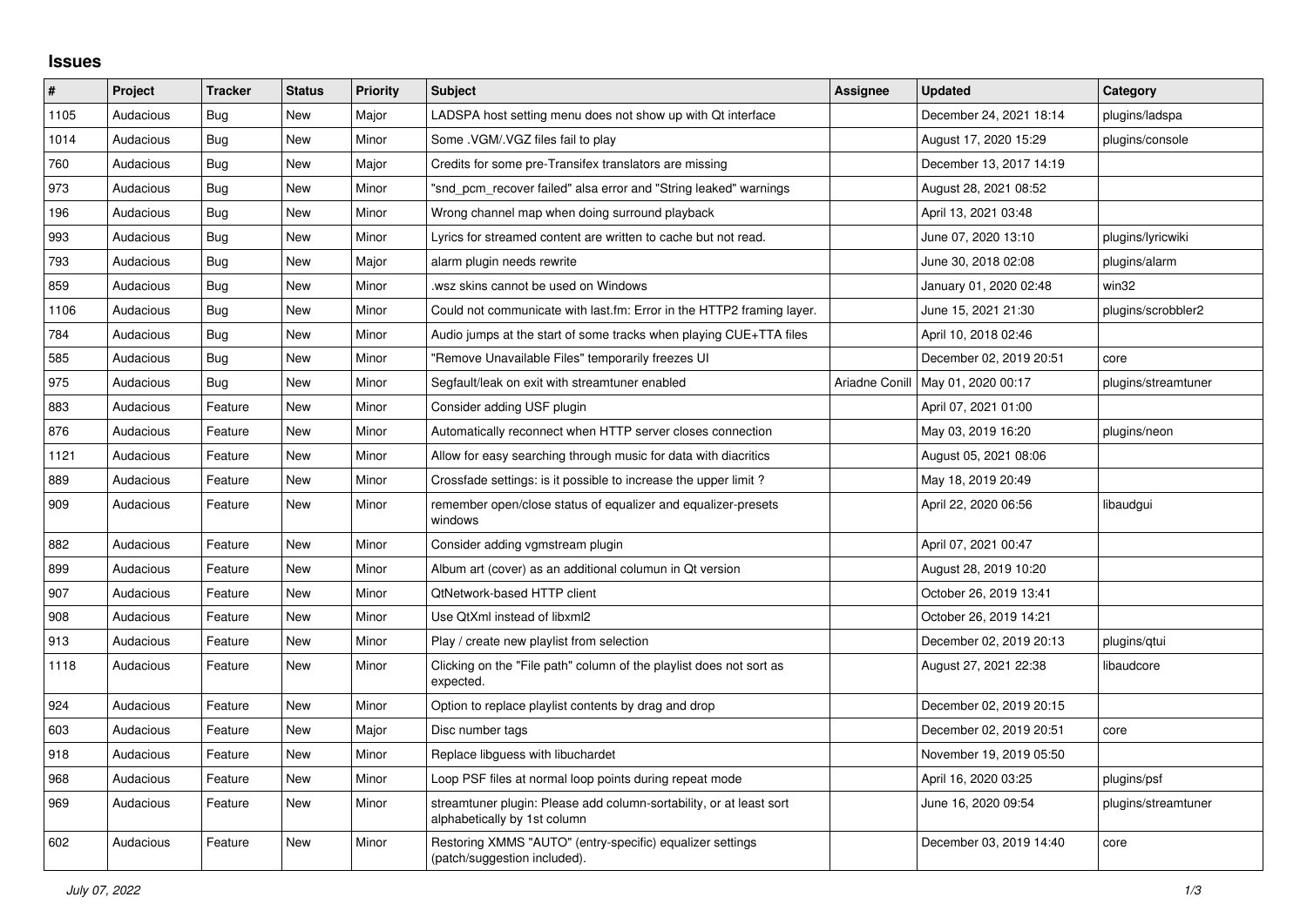| $\vert$ # | Project   | <b>Tracker</b> | <b>Status</b> | <b>Priority</b> | <b>Subject</b>                                                                           | <b>Assignee</b> | <b>Updated</b>          | Category                 |
|-----------|-----------|----------------|---------------|-----------------|------------------------------------------------------------------------------------------|-----------------|-------------------------|--------------------------|
| 987       | Audacious | Feature        | New           | Minor           | Closing of Search Library tool by same method as opening it                              |                 | May 13, 2020 00:15      |                          |
| 995       | Audacious | Feature        | <b>New</b>    | Minor           | Add star rating to songs                                                                 |                 | June 16, 2020 09:56     |                          |
| 1048      | Audacious | Feature        | New           | Minor           | PipeWire support                                                                         |                 | May 04, 2022 19:36      |                          |
| 996       | Audacious | Feature        | New           | Minor           | Refine playlists when searching (search all playlists)                                   |                 | June 16, 2020 09:58     |                          |
| 1046      | Audacious | Feature        | <b>New</b>    | Minor           | Add all id3v2 frames in the settings of Playlist available columns                       |                 | December 28, 2020 21:14 | plugins/gtkui            |
| 1047      | Audacious | Feature        | New           | Minor           | Stop playing after any chosen track                                                      |                 | December 29, 2020 01:23 |                          |
| 998       | Audacious | Feature        | New           | Trivial         | aacgain in aac / r128 in opus                                                            |                 | June 01, 2021 10:44     |                          |
| 51        | Audacious | Feature        | New           | Minor           | Option to inhibit suspend                                                                |                 | February 13, 2021 09:23 |                          |
| 1057      | Audacious | Feature        | New           | Minor           | Matroska (mka) chapter support                                                           |                 | August 27, 2021 22:54   |                          |
| 1058      | Audacious | Feature        | New           | Minor           | Allow changing the language/locale in settings                                           |                 | January 30, 2021 18:11  |                          |
| 1130      | Audacious | Feature        | New           | Minor           | folders for tabs in the playlist head (an enhancement suggestion, not a<br>bug)          |                 | October 24, 2021 19:04  |                          |
| 1131      | Audacious | Feature        | New           | Minor           | Selection of songs via selection field/bar (as in Clementine)                            |                 | October 31, 2021 12:41  |                          |
| 1011      | Audacious | Feature        | New           | Minor           | Visible separator of folders in the playlist                                             |                 | July 18, 2020 16:10     |                          |
| 1134      | Audacious | Feature        | New           | Minor           | Web interface remote control                                                             |                 | November 04, 2021 06:57 |                          |
| 1013      | Audacious | Feature        | New           | Minor           | Request re Album Art using music file metatag                                            |                 | August 03, 2020 22:48   |                          |
| 1142      | Audacious | Feature        | New           | Minor           | MusicBrainz support for CD plugin                                                        |                 | November 20, 2021 21:46 | plugins/cdaudio          |
| 1133      | Audacious | Feature        | New           | Major           | Provide an option to disable sorting playlists when you click column<br>header           |                 | March 13, 2022 01:19    | plugins/gtkui            |
| 1066      | Audacious | Feature        | New           | Minor           | Allow Equalizer window to be resized.                                                    |                 | February 11, 2021 10:05 |                          |
| 1067      | Audacious | Feature        | New           | Minor           | Equalizer adjustments are coarse.                                                        |                 | February 11, 2021 10:09 |                          |
| 1072      | Audacious | Feature        | New           | Minor           | QT AOSD plugin                                                                           |                 | February 17, 2021 21:18 | plugins/aosd             |
| 1076      | Audacious | Feature        | New           | Minor           | Adjustable background and fonts colors and fonts size in<br>playlist---zoomable playlist | Tom Hammer      | March 09, 2021 00:38    | plugins/playlist-manager |
| 1071      | Audacious | Feature        | New           | Minor           | Linkage could be improved for packagers.                                                 |                 | March 31, 2021 00:32    |                          |
| 1082      | Audacious | Feature        | <b>New</b>    | Minor           | File writer option to pad track numbers with leading zeros                               |                 | March 31, 2021 00:15    | plugins/filewriter       |
| 1088      | Audacious | Feature        | New           | Minor           | plugin: status icon: ADD option to select tray mouse Middle Click action                 |                 | April 11, 2021 12:05    | plugins/statusicon       |
| 1091      | Audacious | Feature        | <b>New</b>    | Minor           | Built-in lyrics support                                                                  |                 | April 28, 2021 18:24    |                          |
| 1092      | Audacious | Feature        | New           | Minor           | Reread metadata on play option                                                           |                 | April 30, 2021 03:35    |                          |
| 1148      | Audacious | Feature        | New           | Minor           | Save the dimensions of the open-file dialogue window                                     |                 | January 18, 2022 14:43  |                          |
| 1151      | Audacious | Feature        | New           | Minor           | Load balance XSPF tracks with multiple location URIs                                     |                 | January 28, 2022 19:10  |                          |
| 1017      | Audacious | Feature        | New           | Minor           | QT Global Hotkeys rework proposal and cross-platform support                             | Domen Mori      | December 07, 2020 04:22 | plugins/hotkey           |
| 1098      | Audacious | Feature        | New           | Minor           | Hide empty Services playlist sub-menu                                                    |                 | May 10, 2021 09:25      | libaudgui                |
| 1093      | Audacious | Feature        | New           | Minor           | Make the Song Dialog (Qt) window wider by default                                        |                 | May 17, 2021 15:36      |                          |